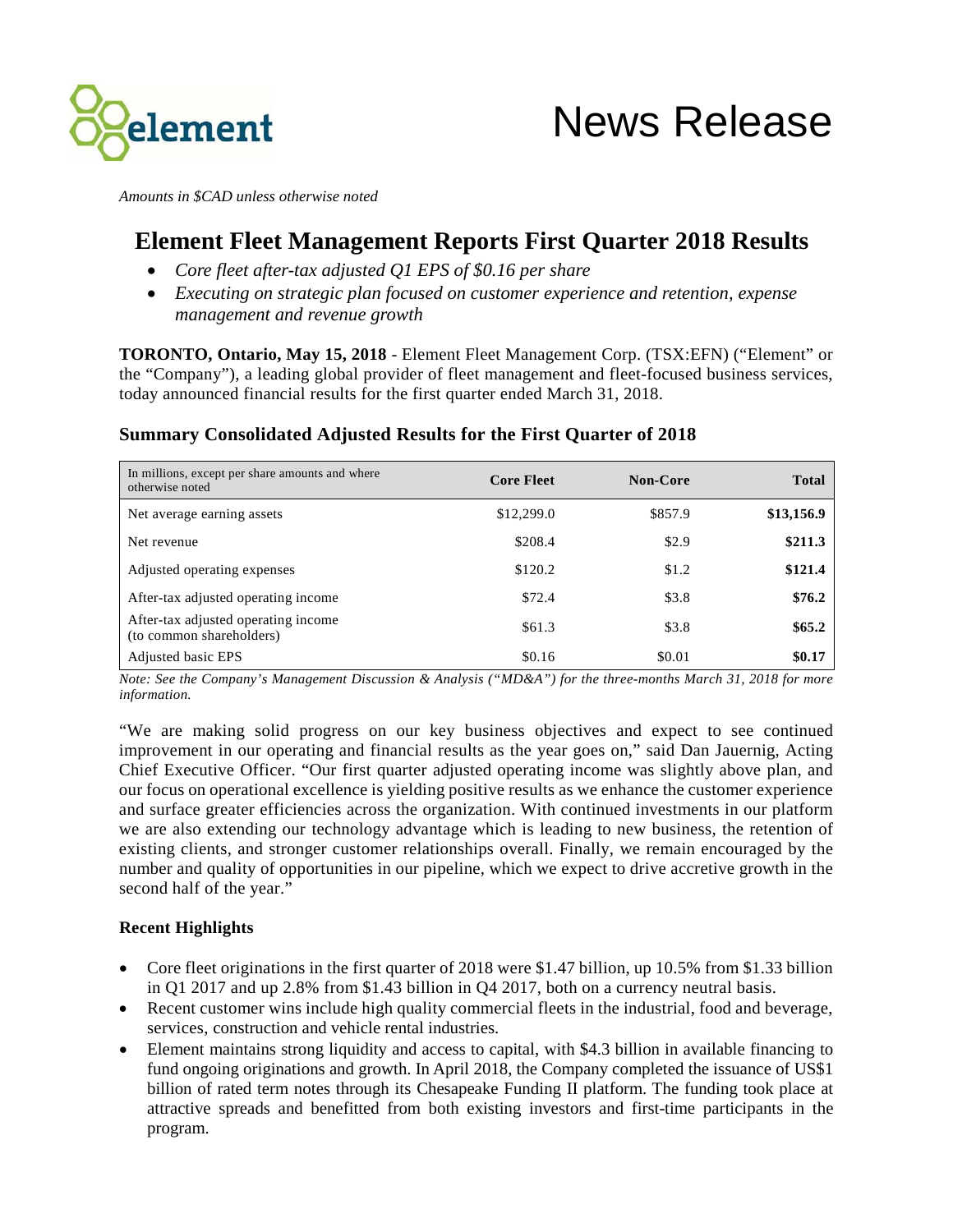• The Company's investment-grade credit ratings were recently affirmed by DBRS, Inc. (BBB (high)), Fitch Ratings (BBB+), and Kroll Bond Rating Agency (A-), each with a stable outlook.

## **Operational Update**

During the quarter, Element continued to create long-term value by executing on its business plan focused on the customer experience, operational excellence and prudent cost controls. The Company has made steady progress on its action plans and this is being reflected in continued improvement in customer retention and satisfaction trends. As previously indicated, the Company accrued a restructuring charge of \$40 million in the first quarter of fiscal 2018, of which approximately \$23 million has been utilized in the quarter. The anticipated annualized run-rate SG&A (excluding Depreciation and Amortization) savings compared to Q4 2017 from these initiatives are expected to be approximately \$22-\$26 million, to be fully realized in fiscal 2018.

### *Core Fleet Management Operations*

The following summarizes results from the Company's core Fleet Management operations:

|                                                                            | For the three-month periods ended |                      |                   |
|----------------------------------------------------------------------------|-----------------------------------|----------------------|-------------------|
| Results from continuing operations                                         | March 31,<br>2018                 | December 31,<br>2017 | March 31,<br>2017 |
| (in \$000's for stated values, except per share amounts)                   | \$                                | \$                   | \$                |
| Net revenue                                                                |                                   |                      |                   |
| Service and other revenue                                                  | 128,480                           | 140,970              | 128,443           |
| Net interest and rental revenue                                            | 79,968                            | 80,342               | 83,559            |
| Net revenue                                                                | 208,448                           | 221,312              | 212,002           |
| <b>Adjusted operating expenses</b>                                         |                                   |                      |                   |
| Salaries, wages and benefits                                               | 81,535                            | 83,078               | 74,144            |
| General and administrative expenses                                        | 33,354                            | 38,234               | 36,076            |
| Depreciation and Amortization                                              | 5,280                             | 4,575                | 3,725             |
| <b>Adjusted operating expenses</b>                                         | 120,169                           | 125,887              | 113,945           |
| <b>Adjusted operating income</b>                                           | 88,279                            | 95,425               | 98,057            |
| Provision for taxes                                                        | 15,890                            | 16,068               | 20,592            |
| After-tax adjusted operating income                                        | 72,389                            | 79,357               | 77,465            |
| Cumulative preferred share dividends                                       | 11,068                            | 11,068               | 8,912             |
| After-tax adjusted operating income attributable to<br>common shareholders | 61,321                            | 68,289               | 68,553            |
| After-tax adjusted operating income per share (basic)                      | 0.16                              | 0.18                 | 0.18              |

- Net earning assets at March 31, 2018 were \$12.5 billion, an increase of 3.8% on a constantcurrency basis relative to the quarter ended March 31, 2017.
- Services and other revenue was \$128.5 million for Q1 2018, consistent with the prior year and down sequentially from \$141.0 million in Q4 2017. The sequential decrease reflected a near-term decline in service units as previously announced, as well as higher syndication and remarketing fees in the prior quarter.
- Net interest and rental revenue of \$80.0 million in Q1 2018 as compared with \$80.3 million in Q4 2017 and \$83.6 million in Q1 2017.
- Net interest and rental revenue margin (NIM) was 2.60% in Q1 2018, as compared with 2.69% in Q1 2017 and 2.61% in Q4 2017.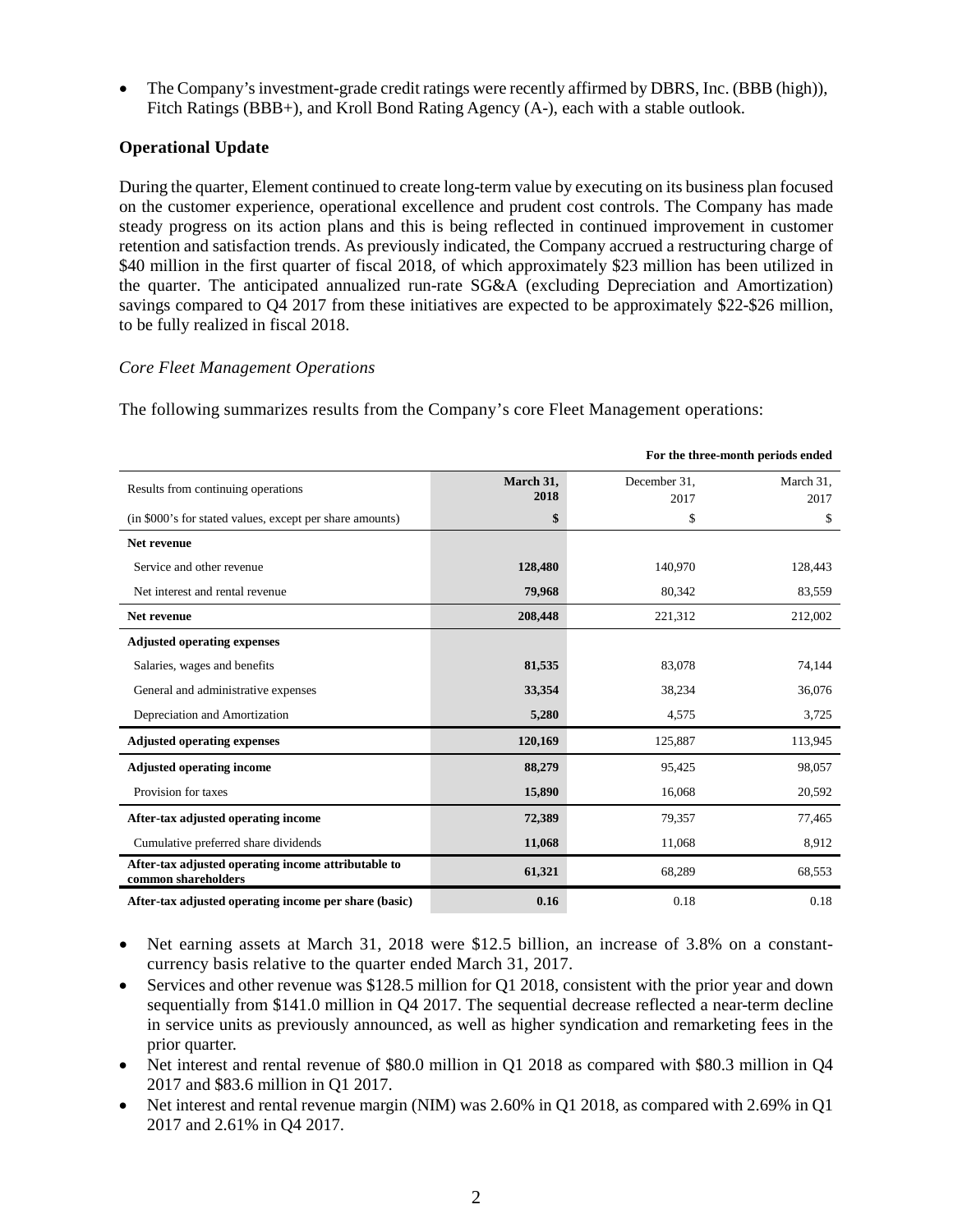- Adjusted operating expenses in Q1 2018 declined \$5.7 million to \$120.2 million as compared with the preceding quarter, reflecting the Company's active expense management measures.
- Due to the impact of U.S. tax reform, the effective tax rate on adjusted operating results declined to 18% in the quarter and is expected to remain at this level in 2018.

#### **Non-core Assets**

 $\overline{\phantom{a}}$ 

At March 31, 2018, non-core operations represented approximately 6% of Element's total assets and included the assets listed below.

| Asset                                      | <b>Description</b>                                                                                                | Dec. 31,<br>2017 | Mar. 31,<br>2018 |
|--------------------------------------------|-------------------------------------------------------------------------------------------------------------------|------------------|------------------|
| 19th Capital Group LLC                     | Senior term loans ( $A\&B$ ) and revolver equipment loan <sup>(1)</sup>                                           | \$775.9          | \$794.7          |
| 19th Capital Group LLC                     | Equity ownership (49.99%)                                                                                         | \$10.0           | \$0.0            |
| <b>ECAF I Holding Ltd</b>                  | 32.5% interest in ECAF Holdings Ltd., an indirect owner<br>of ECAF I Ltd., an issuer of rated pooled-aircraft ABS | \$122.3          | \$116.1          |
| New Zealand Equipment<br>Finance Portfolio | Portfolio of various vehicles and equipment                                                                       | \$17.4           | \$14.0           |
| <b>Heavy Duty Truck</b><br>Portfolio       | Portfolio of Class 8 tractors and trailers in the U.S.                                                            | \$58.8           | \$63.5           |
| Total                                      |                                                                                                                   | \$984.4          | \$988.3          |

*1. On a constant currency basis, the senior term loans and revolver equipment loan to 19th Capital declined by \$1.3 million compared to December 31, 2017.*

Non-Core operations contributed \$2.9 million of net revenue and \$0.01 in after-tax adjusted operating income per share in the first quarter of 2018.

The 19<sup>th</sup> Capital joint venture continues to implement its strategic plan to improve its operations. This plan includes moving vehicles to corporate fleets, expediting the sale or trade-in of certain units, and optimizing the composition of the fleet to improve overall efficiency. The Company expects the strategic plan to increase utilization rates and improve cash flows over time through the operation of newer and more efficient vehicles. The Company's share of operating losses in the joint venture for the first quarter was \$10.3 million.

#### **IFRS 9 Adoption**

During the quarter, the Company adopted IFRS 9 – *Financial Instruments*, a new financial reporting standard effective for the annual period beginning on January 1, 2018. The adoption of IFRS 9 resulted in a one-time after-tax reduction to opening retained earnings at January 1, 2018, of \$65.3 million, relating predominantly to adjustments to the carrying values of the Company's non-core investments in the 19<sup>th</sup> Capital joint venture and ECAF I Holding Ltd. of \$63.1 million and the adjustment for core fleet operations of \$2.2 million.

Element continues to execute on its strategy of maximizing the value of its remaining non-core assets to enhance its capital structure and return capital to shareholders.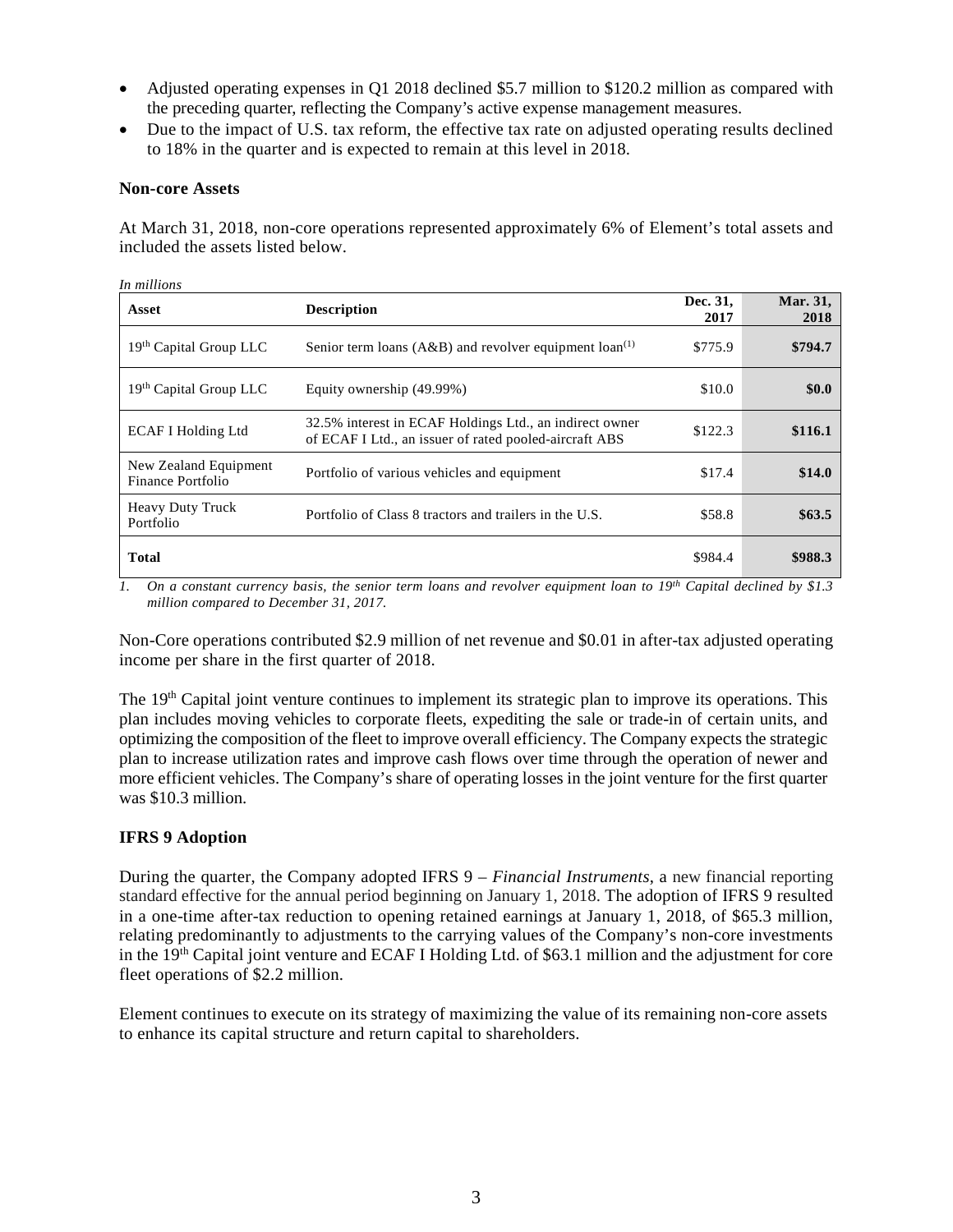#### **Dividends declared**

The Company's Board of Directors has authorized and declared a quarterly dividend of \$0.075 per outstanding common share of Element for the second quarter of 2018. The dividend will be paid on July 13, 2018 to shareholders of record as at the close of business on June 29, 2018.

The Company's Board of Directors also declared the following dividends on Element's preferred shares:

| <b>Series</b> | <b>TSX Ticker</b> | Amount     | <b>Record Date</b> | <b>Payment Date</b> |
|---------------|-------------------|------------|--------------------|---------------------|
| Series A      | EFN.PR.A          | \$0.412500 | June 15, 2018      | June 29, 2018       |
| Series C      | EFN.PR.C          | \$0.406250 | June 15, 2018      | June 29, 2018       |
| Series E      | EFN.PR.E          | \$0.400000 | June 15, 2018      | June 29, 2018       |
| Series G      | EFN.PR.G          | \$0.406250 | June 15, 2018      | June 29, 2018       |
| Series I      | EFN.PR.I          | \$0.359375 | June 15, 2018      | July 3, 2018        |

The Company's common and preferred share dividends are designated to be eligible dividends for purposes of section 89(1) of the Income Tax Act (Canada).

#### **Conference call and Webcast**

A conference call to discuss these results will be held on Tuesday, May 15, 2018 at 9:00 a.m. Eastern Time. The conference call and webcast may be accessed as follows:

- Webcast: http://services.choruscall.ca/links/elementfleet20180515.html
- North America Toll-Free: 1-800-319-8560
- International: 1-604-638-5345
- Passcode 86810#

A series of presentation slides will be referenced by management during the conference call. These slides will be available on the Company's website in advance of the call and may be accessed at [https://www.elementfleet.com/about-us/investor-relations/presentations.](https://www.elementfleet.com/about-us/investor-relations/presentations)

The webcast will be available until August 15, 2018. A taped recording of the conference call may be accessed through June 15, 2018 by dialing 1-604-638-9010 and entering the access code 2282#.

#### **Non-IFRS Measures**

The Company's unaudited interim condensed consolidated financial statements have been prepared in accordance with International Financial Reporting Standards ("IFRS") as issued by the International Accounting Standards Board ("IASB") and the accounting policies we adopted in accordance with IFRS.

The Company believes that certain Non-IFRS Measures can be useful to investors because they provide a means by which investors can evaluate the Company's underlying key drivers and operating performance of the business, exclusive of certain adjustments and activities that investors may consider to be unrelated to the underlying economic performance of the business of a given period. Throughout this Press Release, management used a number of terms and ratios which do not have a standardized meaning under IFRS and are unlikely to be comparable to similar measures presented by other organizations. A full description of these measures can be found in the Management Discussion & Analysis that accompanies the financial statements for the quarter ended March 31, 2018.